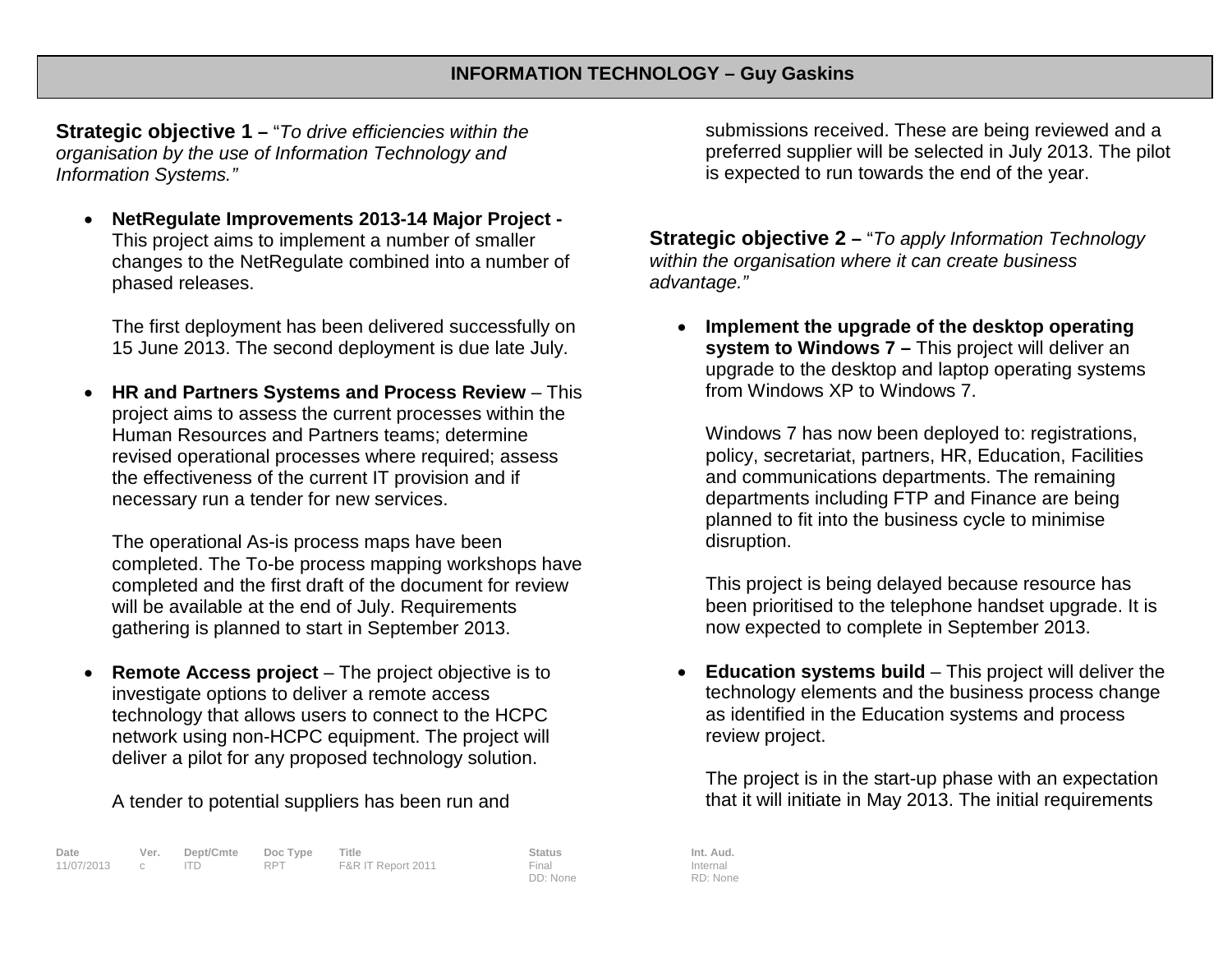workshops with the supplier, known as the 'Discovery' phase has concluded.

The technical design workshops are in progress and will conclude in July. A detailed business case will then be built to gain authorisation to go into the implementation phase of the project.

• **NetRegulate System Refresh** – This project aims to upgrade key elements of the NetRegulate technical environment to improve the ability to support the system and to create a more flexible technical environment.

The project is in start-up and the detailed scope is being established and agreed. This project has been postponed due to an outstanding issue which has been referred to the vendor by our third party supplier. It is expected to restart at the end of the calendar year.

• **Wireless network** – The project objective is to replace the wireless network in the 186 Kennington Park Road (KPR) building and extend the coverage to the main Park House building for public and employee use.

A further phase of the project will deliver wireless for 33 Stannary Street after civil engineering works have completed to connect the office to our local area network.

A wireless survey has been completed and additional structured cabling installed to cater for the physical access points of the network. The wireless service is now in test while the process for administrating and

supporting the service is finalised.

The first phase of the project aims to have completed by September 2013.

**Strategic objective 3 –** "*To protect the data and services of HPC from malicious damage and unexpected events."*

• **Network encryption project** – The new encryption product has been purchased and installed. The tool allows very granular control by user and by personal computer – called Port Control. It can be used to determine who is able to write data to removable media and whether it is required to be encrypted.

This is being delivered as part of the deployment of the Windows 7 upgrade.

**Telephone System upgrade** – The objectives of this project are to:

- upgrade the existing software elements of the telephone system including call queues;

- implement failover resilience to the main telephone controller; and

- replace the existing telephone handsets to a standard model that enables hot desk functionality.

Upgrades to the telephone system have been completed and a failover telephone controller has been installed.

Configuration of the system to enable failover

Internal RD: None

DD: None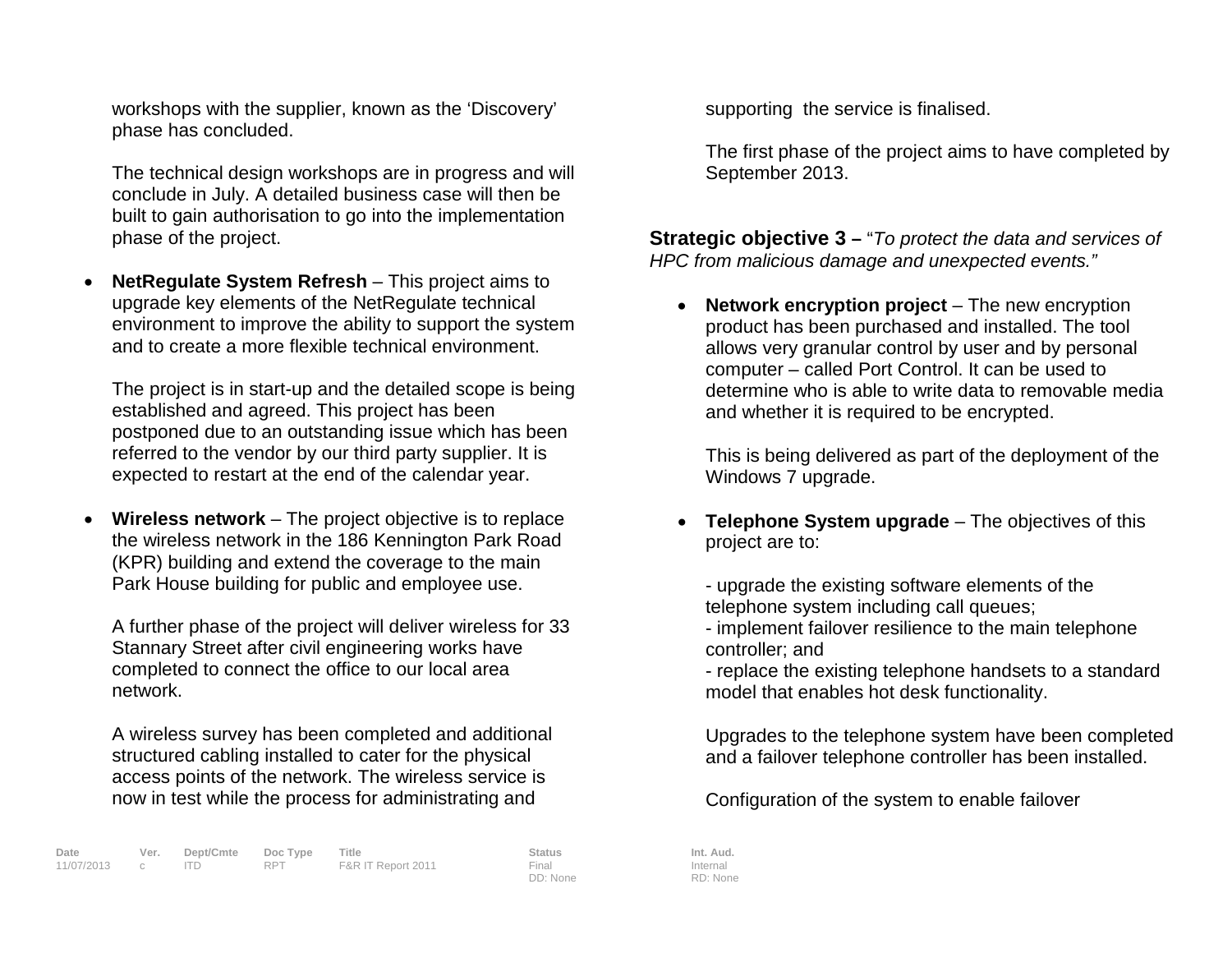functionality is planned for June and the replacement of the handsets is planned for July.

As a consequence of the upgrade the registration call recording system is also being replaced.

• **IT Policy review** – To review the current IT Policy and to amend to reflect current practices, obligations and expectations.

The policy has been written and has been through several iterations of review by the EMT and by the HCPC lawyers.

A final version clarification has been sought from the HCPC lawyers and it will then go through a consultation exercise before being presented to the Finance and Resources Committee.

## • **Service Availability Online register and online renewal outage** – We experienced an outage on:

o 19 June 2013 for fifty minutes between 11:22 and 12:14. The service disruption is due to the resilient servers freezing. This is believed to be due to unexpected latency by the data line provider which is being investigated.

**Mail outage** – We experienced outages on:

 $\circ$  13 June 2013 for two hours between 08:00 and 10:00. This was cause by a UK and EMEA outage

**Date Ver. Dept/Cmte Doc Type Title Status Int. Aud.** c ITD RPT F&R IT Report 2011

DD: None

Internal RD: None

by our Internet Service Provider.

• **Penetration testing** - Conduct quarterly independent penetration tests of our environment to assure adequate security controls.

The testers initially use automated tools to probe the HPC infrastructure on a number of interfaces including the web sites and the online register and online renewal systems. The information from the probes is then used by the testers to attempt to manually circumvent the HCPC security and gain access to sensitive areas or prove that vulnerabilities exist.

The penetration test took place in the week of 17 June 2013. The conclusion was:

*'No high or critical risk findings were identified during testing as demonstration that best security practices have been put in place for the hosts in scope for this testing.'*

There were issues of a medium importance identified but these have been mitigated. There were some low risk issues which are *'unlikely to cause serious problems in a realistic scenario'*.